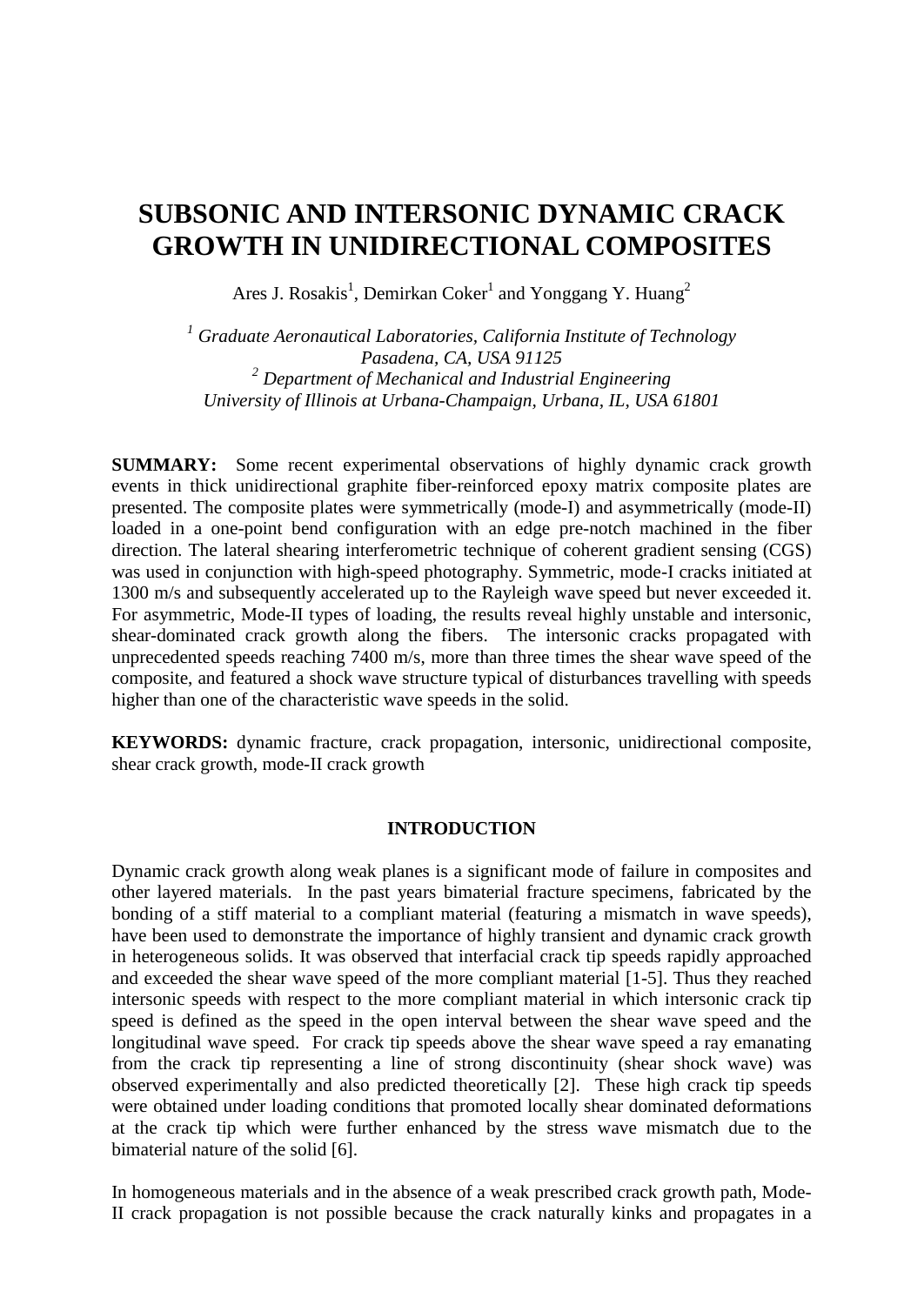direction that causes a local Mode-I stress state around the crack tip. This is not necessarily true in solids that may be homogeneous regarding their properties but may involve preferable crack paths in the form of weak planes of lower toughness. Unidirectional composites may indeed fit this description if viewed from the "macroscopic" point of view of a homogenized anisotropic theory. Although from the microscopic viewpoint, unidirectional composite materials are locally inhomogeneous and are related to bimaterials, in the sense that they also involve a preferred crack growth direction, and are also composed of a stiffer material (the fiber) bonded together with a more compliant material (the matrix), from a macroscopic point of view such solids can be viewed as homogeneous anisotropic materials as far as their elastic properties are concerned. However, they are still inhomogeneous regarding their fracture toughness properties. Indeed, from both the macroscopic or microscopic view points the common characteristic between unidirectional composites and bimaterials which also seem to be the most relevant is the existence of a weak straight line crack path which may accommodate growing cracks of both modes and not the existence of the two phases. Because of the above observations and because of our previous discovery of intersonic crack growth in bimaterials, unidirectional composites seem to be natural candidates for studying maximum allowable crack tip speeds of cracks of both modes in a system that is macroscopically at least homogeneous.

While the theory excludes intersonic growth of mode-I cracks, it has not excluded the possibility of intersonic mode-II dominated crack growth in isotropic or anisotropic homogeneous elastic solids in the case of a self similar crack growing in the direction of the plane of the crack [7]. Several researchers [7-11] calculated the critical speed at which intersonic crack growth is stable in isotropic materials to be  $\sqrt{2}$  c<sub>s</sub>. For stable intersonic crack growth this is the only speed at which the energy release rate is finite. Analysis of the intersonic crack growth in anisotropic materials was developed by Piva and Hasan [12], Huang et al. [8] and Broberg [13]. They predicted that, just as in isotropic materials, intersonic shear crack growth is possible at a specific critical speed,  $v_c$ , above the shear wave speed. However, in the case of anisotropic materials, this speed is the product of a complex function of the material properties and the shear wave speed.

To our knowledge, very few experimental studies of dynamic crack propagation in fiberreinforced composites have been performed. Liu *et al.* [14], investigated quasi-static fracture of polymer composites using the optical technique of CGS. Khanna and Shukla [15] extended the theoretical results of Piva and Viola [16] to in-plane stress and used it to analyze the results of strain gages and to thus determine mode-I stress intensity factors for cracks propagating in unidirectional glass-epoxy composite laminates at constant speed. Lambros and Rosakis [17], using CGS shearing interferometry technique in conjunction with high speed photography, looked at the initiation and growth in thick unidirectional graphite-epoxy composite plates under symmetric 1-pt impact loading. They observed crack tip speeds for mode-I loading which approached 900 m/s or  $0.58c_R$ , where  $c_R$  is the speed of the Rayleigh waves travelling in the direction of the fibers. In another investigation, Lambros and Rosakis [18] also studied the dynamic delamination propagation in real time of a cross-plied laminate subjected to out-of-plane impact.

In this paper we present experimental results of dynamic crack propagation in unidirectional graphite-epoxy composite plates under mode-I and mode-II loading. The optical technique of CGS was used in conjunction with high-speed camera to obtain interferograms during crack growth. Crack tip speeds are then computed from the interferograms and the limiting crack tip speeds are determined for both the mode-I and the mode-II cases.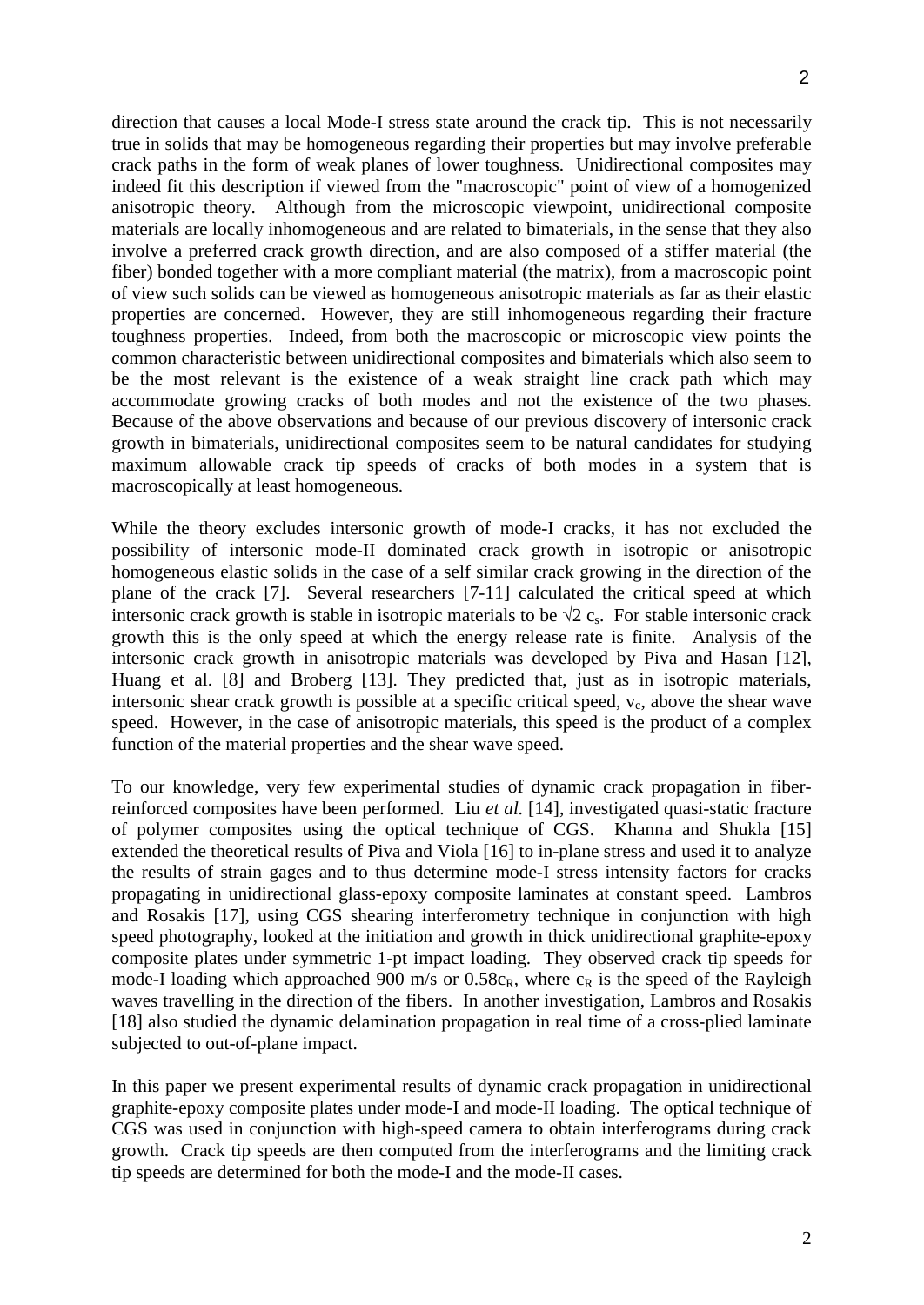#### **MATERIAL**

A cross-section of the composite material is shown in Fig. 1. The unidirectional graphite/epoxy composite plates were manufactured from 48 layers of graphite fiber and epoxy matrix pre-pregs laid up in the thickness direction to form a 6.3-mm thick plate. The fiber volume fraction in the prepreg is 65% while the fiber diameter is 7.3 µm. The surface on one side of the composite plate was made optically flat by adding a thin layer of epoxy on one surface and then curing the composite specimen upon an optically flat glass plate. This surface was then made specularly reflective by coating with a thin layer of aluminum of 1-2 µm thickness in a vacuum deposition chamber.



**Fig. 1:** Cross-section of graphite/epoxy unidirectional composite plate.



The specimen used was a single edge notch specimen of 127 mm width and 203 mm (Fig. 2). A notch of 25 mm length and 1.5 mm width parallel to the fibers was machined using a diamond-saw with the fibers parallel to the shorter edge of the specimen. During the experiments, crack initiated from the blunt notch. The blunted initial notch allows more strain energy to be stored prior to the generation of the dynamically growing crack and thus its bluntness controls (to a certain degree) the initiation crack tip speed.

The orientation of the axes with respect to the composite plate is shown in Fig. 1. The  $x_1$ -axis is defined to lie along the fibers, the  $x_3$ -axes is perpendicular to the plane of the composite surface while the  $x_2$ -axis is perpendicular to the  $x_1$ - $x_3$  plane. The orthotropic elastic constants, the compliance matrix and stiffness matrix values for graphite/epoxy unidirectional composite material are given in Table 1.

|          |           | Elastic Constants   Compliance Matrix (1/GPa) |            | Reduced Stiffness Matrix (GPa) |        |
|----------|-----------|-----------------------------------------------|------------|--------------------------------|--------|
| $E_I$    | 148.0 GPa | $b_{11}$                                      | 0.00676    | $C_{11}$                       | 149.25 |
| $E_2$    | 12.1 GPa  | $b_{22}$                                      | 0.08264    | $C_{22}$                       | 12.20  |
| $V_{12}$ | 0.32      | $b_{11}$                                      | $-0.00216$ | $C_{12}$                       | 3.91   |
| $G_{12}$ | 4.74 GPa  | b <sub>66</sub>                               | 0.1835     | C 66                           | 4.74   |

**Table 1:** In-plane material properties of Graphite/Epoxy unidirectional composite.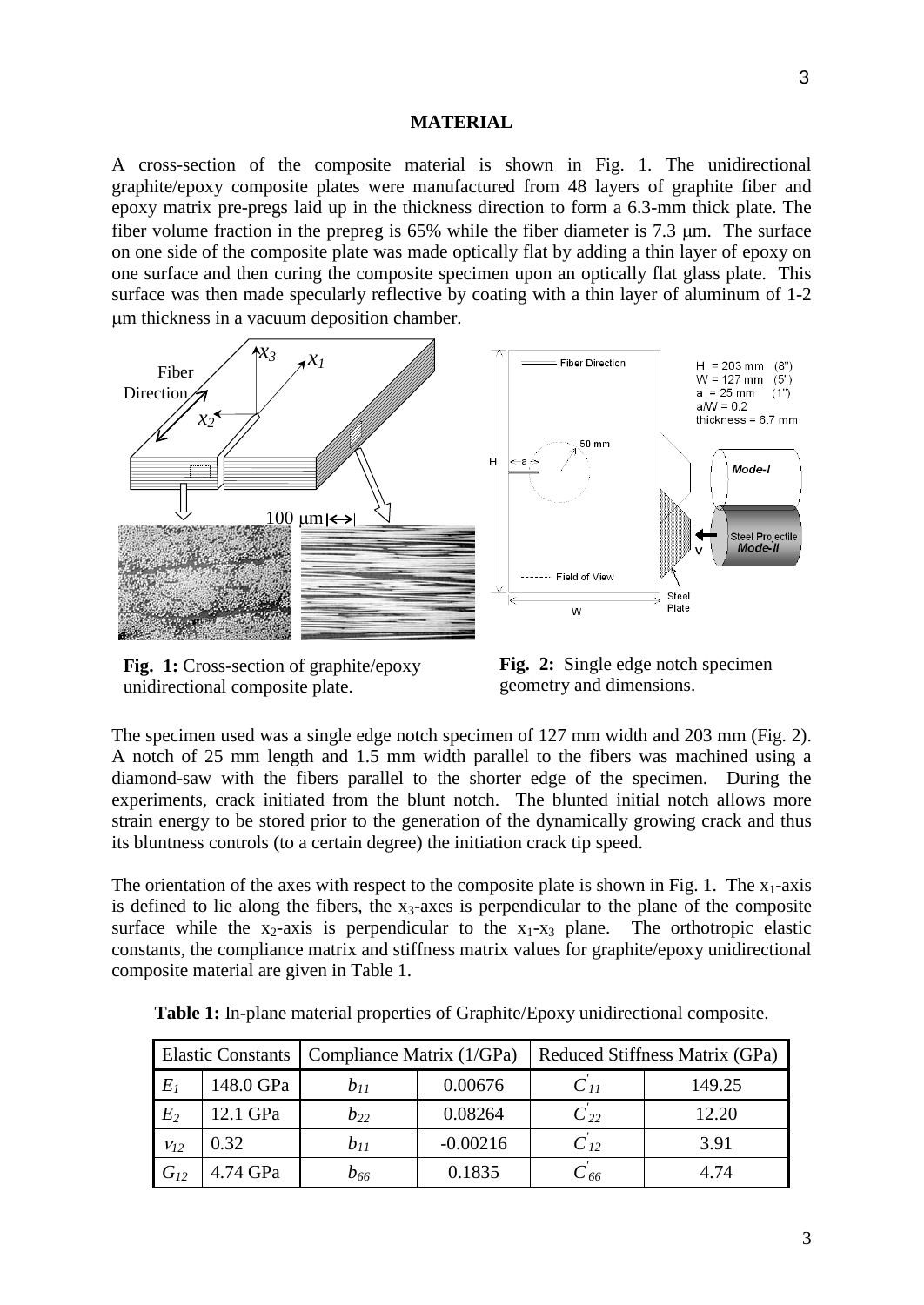The longitudinal and shear wave speeds in terms of reduced stiffness matrix (plane stress) in the direction of the major axes are given by:  $c_l^{\parallel} = (c_{11}^{\prime}/\rho)^{1/2}$ ,  $c_l^{\perp} = (c_{22}^{\prime}/\rho)^{1/2}$ , and  $c_s = (c_{66}^{\prime}/\rho)^{1/2}$ , in which  $c_l^{\prime\prime}$  denotes the dilatational wave speed parallel to the fibers while  $c_l^{\perp}$  denotes the dilatational wave speed perpendicular to the fibers. The density is 1478  $kg/m<sup>3</sup>$ . The shear wave speed as well as the longitudinal wave speeds parallel and perpendicular to the fibers are shown in Table 2.

| <b>Wave Speeds</b>                 | 5 MHz Ultrasonic transducer | <b>SPHB</b>    |
|------------------------------------|-----------------------------|----------------|
| $c_l^{\Box} = \sqrt{C_{11}}/\rho$  | $10000 \pm 400$             | $9900 \pm 200$ |
| $c_l^{\perp} = \sqrt{C_{22}}/\rho$ | $2860 \pm 50$               | $2800 \pm 100$ |
| $c_s = \sqrt{C_{66}}/\rho$         | $1790 \pm 50$               | Not measured   |

**Table 2:** Characteristic plane-stress wave speeds.

#### **EXPERIMENTAL TECHNIQUE**

Schematic of the experimental set-up and the optical technique of coherent gradient sensing, CGS, is shown in Fig. 3. The specimen was subjected to impact loading through a projectile fired from a gas gun. The projectile was 75 mm long, 50 mm in diameter and was made of hardened steel. A steel piece was bonded to the specimen at the impact site to prevent crushing of the composite during impact and to induce a planar loading wave front. The projectile speed was varied between 20 to 30 m/s.

The dynamic stress field produced by the impact loading wave leads to a changing out-of-plane deformation on the surface of the composite plate. The optical technique of reflection CGS, in conjunction with high-speed photography, was used to record in real time the slopes of the out-of-plane deformation field. CGS is a full-field, lateral-shearing interferometer. The details of CGS can be found in several articles [19, 20] and its application to crack initiation in composite materials has been demonstrated before [14, 17]. CGS, when used in reflective mode, measures the in-plane gradients of outof-plane displacements;

$$
\frac{\partial u_3}{\partial x_1} = \frac{mp}{2\Delta}, \quad m = 0, \pm 1, \pm 2, \dots (2)
$$

where  $u_3(x_1, x_2)$  is the out-of-plane displacement of the reflective surface of the specimen, *p* and <sup>∆</sup> are the pitch and separation of the two high-density



**Fig. 3:** Schematic of the experimental set-up and optical technique of CGS.

gratings, and *m* is the fringe order for the *x1* gradient contours. According to the above equation, each CGS fringe is a locus of points that have the same slope in the  $x_1$ -direction.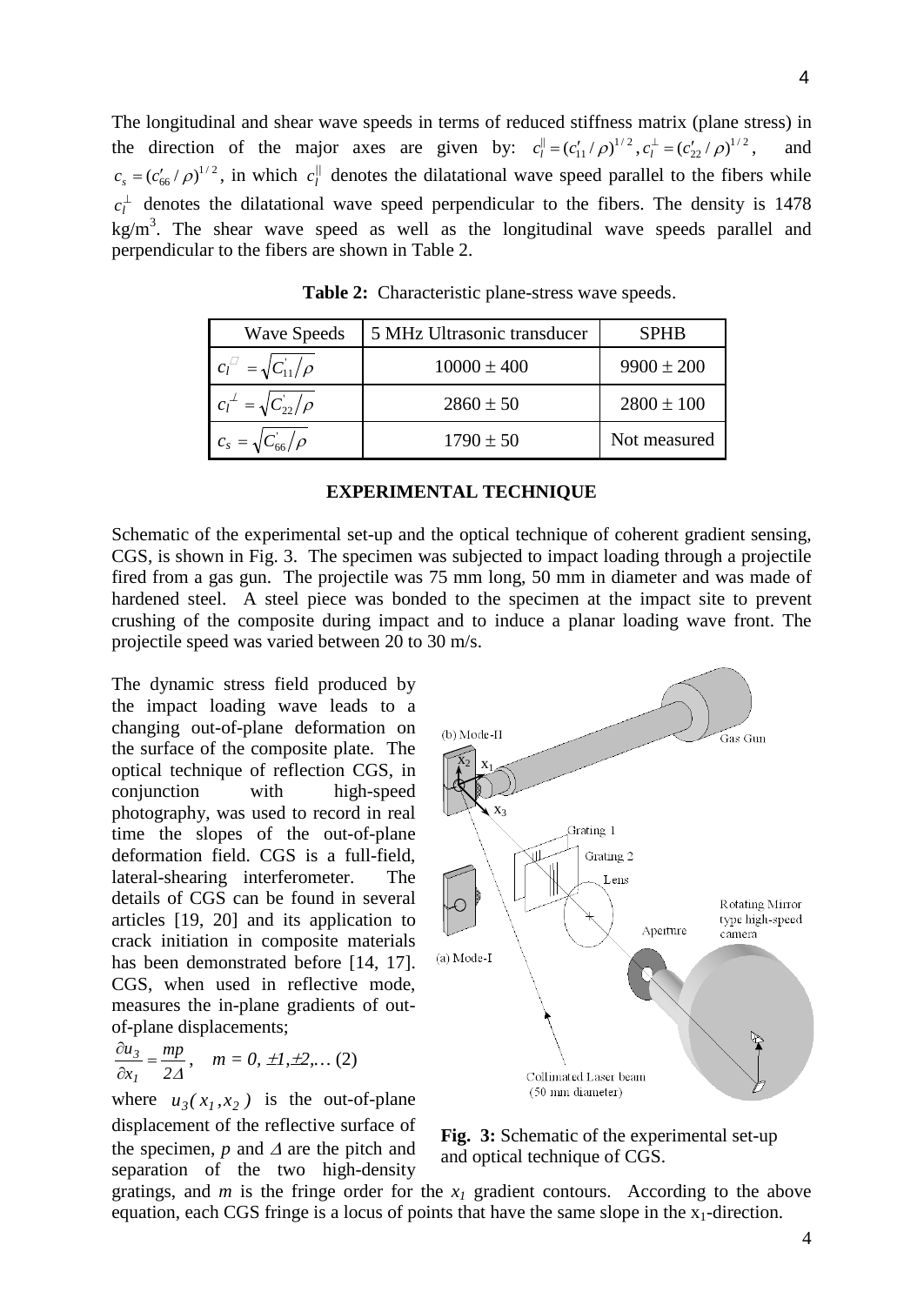The experimental set-up used a coherent, monochromatic, collimated laser beam of 50 mm diameter which was incident on the specimen and was reflected off the optically flat surface. Subsequently the reflected beam acquired an optical path difference due to the non-uniform specimen surface deformation near the crack tip after impact. The resulting beam passed through two high-density line diffraction gratings  $G_1$  and  $G_2$  which sheared the reflected beam and recombined it with itself to form an interferogram. The interference pattern was finally captured by a rotating mirror type high-speed camera (Cordin model 330A). The camera is capable of recording 80 frames at framing rates up to 2 million frames per second.

## **EXPERIMENTAL OBSERVATIONS**

Symmetric Mode-I crack tip deformations were attained by impacting the specimen symmetrically along the notch line by a steel projectile as shown in Fig. 3 with projectile speeds varying from 10 m/s to 57 m/s. A typical sequence of experimental CGS interferograms for mode-I crack initiation and propagation are shown in Fig. 4 for the highest impact speed of 57 m/s. The first frame shows the CGS interference fringe pattern around the notch tip just before crack initiation. The fringe pattern around the crack tip during propagation at times 1.8 µs and 3.0 µs is shown in Figs. 4(b) and (c). Using the above sequence of pictures the crack tip history was recorded as a function of time in Fig. 5(a) for Mode-I symmetric loading. The crack tip speed history was then obtained by using 3-point fit to the crack tip history and is shown in Fig. 5(b). The crack started growing subsonically at 1350 m/s and accelerated to the Rayleigh wave speed of the composite in the direction of the fibers, 1700 m/s. Regarding small oscillations in the calculated crack tip speeds as experimental error, the crack tip speeds did not exceed the Rayleigh wave speed of 1700 m/s.



**Fig. 4:** A close-up view of CGS interferograms for mode-I dynamic crack growth.



**Fig. 5:** Crack tip position and crack tip speed history for mode-I crack growth.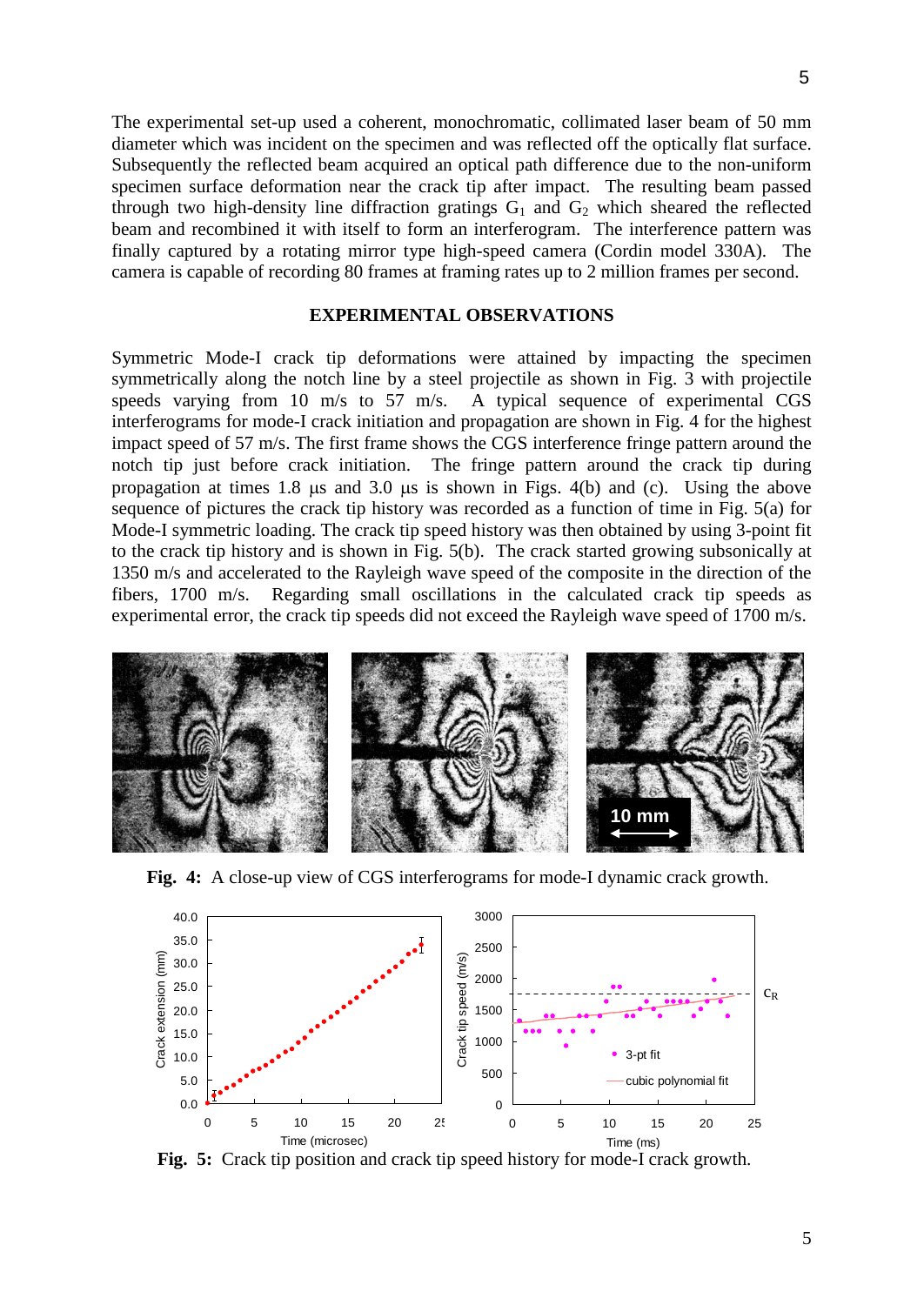Asymmetric 1-pt bend impact experiments were conducted at different impact speeds by impacting the specimen below the notch as shown in Fig 3(b). Projectile speed varied from 21 m/s to 30 m/s. For an impact speed of 21 m/s a sequence of three frames, selected from a sequence of 80 frames, taken with the high speed camera at an interframe time of  $1.39 \mu s$  is shown in Fig. 6. The photographs show the CGS interference fringe patterns in a 50-mm diameter area around the notch tip before crack initiation and the first frame after crack initiation. The notch tip as well as the stress concentration at the notch tip is clearly visible in the first frame. The impact wave (compression) has propagated from one end of the plate to the other, was reflected as a tensile wave below the notch and loaded the notch tip in a predominantly shear mode. A shadow of a marker for scaling appears at the top left side. The vertical line in the center is a streak line and is an artifact of the high-speed camera.



**Fig. 6:** A sequence of interferograms up to crack initiation for mode-II loading.

Notch-tip stress concentration is seen to increase as the interferogram fringes increase in size and number. The nature of the fringe pattern shows that the loading is primarily mode-II [14] featuring one fringe lobe in the back and two fringe lobes in the front which is a distinctive characteristic of asymmetric, mode-II CGS fringe patterns. These pictures show the fringe patterns around the notch tip just before and after crack initiation (last photograph). However, in the last frame, a significant change takes place in which the fringe loops are squeezed backwards indicating very high initial crack tip accelerations. Indeed, the average crack tip speed between these two frames is 2100 m/s, which is above the shear wave speed 1800 m/s for this material. This dramatic change in shape is not observed in the mode-I crack growth experiments described above. The notch tip is loaded by the arrival of the loading wave initially at 11 µs after impact and is fully loaded by the reflected wave at 15 µs. Crack initiates from the notch tip at approximately 32 µs.

Fig. 7 shows a sequence of three CGS interferograms later in time and depicting shear dominated dynamic crack growth. As the crack propagates it accelerates and further dramatic changes can be observed in the shapes of the crack-tip fringe patterns. The fringes are pushed further back and are elongated. The rear loop shape changes from rounded to a triangular wedge bounded by a line of high intensity fringes emerging from the crack tip at an angle. This line is caused by a steep change in the stress gradients in a localized area, which later forms a discontinuity in the shear stresses, i. e. a shear shock wave. Although CGS is sensitive to the sum of the normal stresses in homogeneous, isotropic materials, the normal stresses and shear stresses are coupled in composite materials, a phenomena which allows us to observe discontinuities in shear stresses in our experiments. This would not hold for isotropic solids. Finally, this line broadens into two parallel lines (a double shock wave) and intercepts the crack surface over a finite area between the crack tip and 4-5 mm behind it. We propose for the reason of the double shock wave structure as the existence of a contact region behind the crack tip or alternatively as the cohesive zone in front of the crack tip. The slope of the shear shock wave changes as you move away from the crack tip which may be due to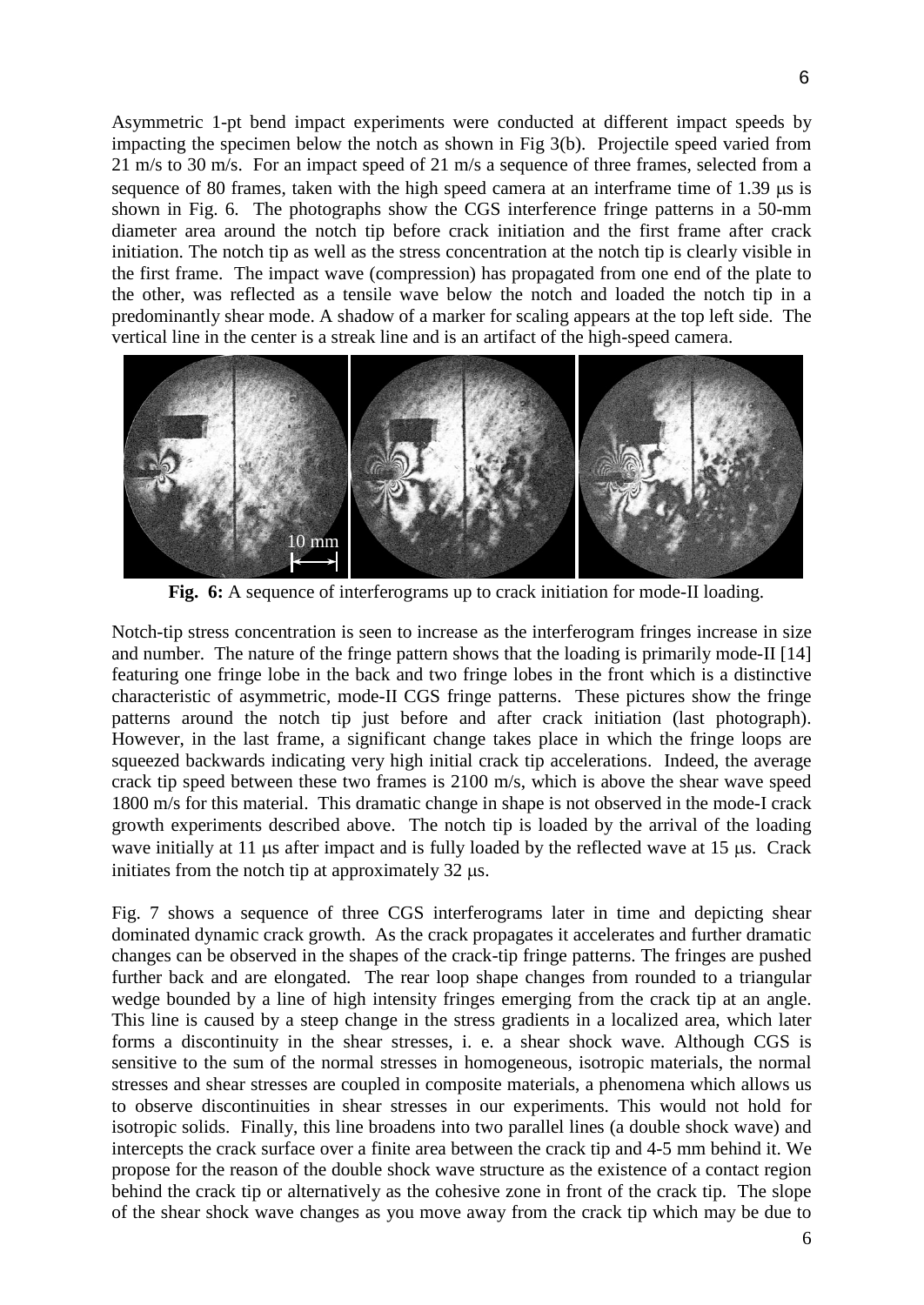the unsteady growth of the crack tip. Furthermore, as the crack begins to move intersonically, the front fringe loops are also pushed back by yet another line which is not as dramatic as the shock wave described above. Information regarding the crack tip deformation field cannot travel outside this outer line. The normal speed at which this outer line propagates is roughly 2400 m/s which corresponds to the dilatational wave speed of epoxy, one of the two constituents of the composite plate. Thus, this second line of discontinuity seems to represent the dilatational shock wave in the epoxy layer due to a moving source (the crack tip) disturbance. The existence of this line would not be predicted by theoretical derivations based on homogeneous anisotropic theory.



**Fig. 7:** A selected sequence of CGS interferograms for an intersonically propagating crack tip selected at 2.8 µs time interval. Field of view around the notch tip.

The crack tip speed was calculated using 3 point polynomial fit to the crack tip location and is shown in Fig. 8. The crack-tip speed approaches 6000 m/s, a speed 3.3 times higher than the shear wave speed and is clearly intersonic. In this experiment the crack tip jumps immediately from rest to 2100 m/s becoming intersonic in the first frame after initiation, thus not passing through the subsonic regime. Indeed, subsonic crack tip speed was not observed in the time resolution of this experiment. The crack tip acceleration was also very high and was of the order of  $10^9$  m/s<sup>2</sup>.



**Fig. 8:** Crack tip speed for sheardominated crack growth.

From Fig. 8 it can be seen that the crack propagation had not reached steady state within our window of observation. A separate experiment was conducted under similar conditions with the field of view further downstream of the notch in order investigate whether the crack tip speed eventually attains steady state conditions following the initial acceleration stage. In this case the impact velocity was 28 m/s and the interframe time was 0.83 µs. Fig. 9 shows a selected set of CGS fringe patterns. The crack tip position and speed history are plotted in Fig. 10(a) and (b) respectively. As already observed from the previous case, a shear shock wave and an outer shock wave corresponding to the epoxy is observed. However, in contrast to the previous experiment, a single dark line radiates from the crack tip. The first recorded crack tip speed is 4000 m/s as the crack appears in our field of view. The crack tip speed then climbs up and oscillates around and an average speed of 7400 m/s. This is the highest crack tip speed ever observed in laboratory setting. However, it is inconclusive whether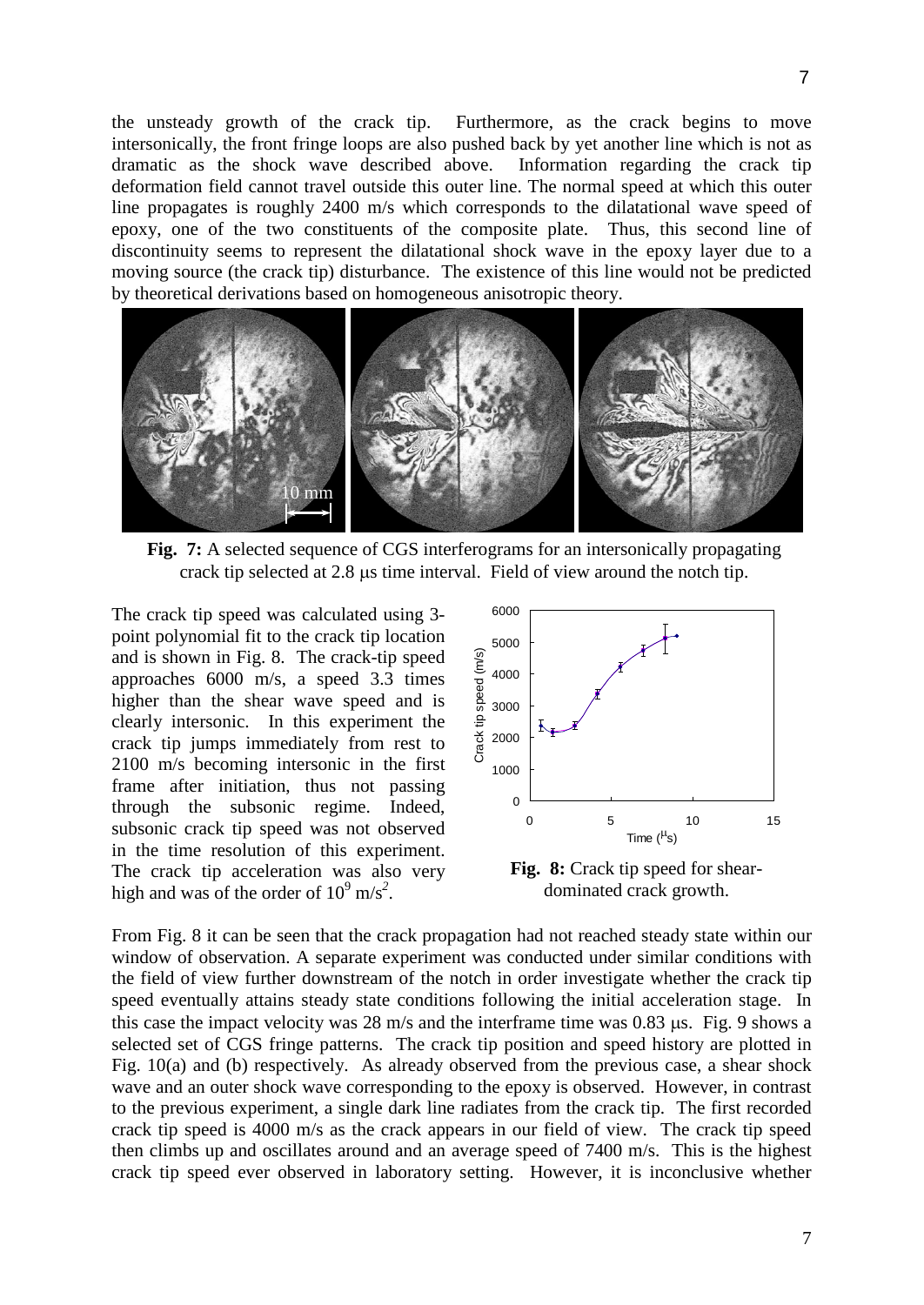steady state has been reached or not as the slope of the shock wave away from the crack tip is still varying.



**Fig. 9:** A selected sequence of CGS interferograms for an intersonically growing shear crack at 1.67 µs time intervals. Field of view ahead of the notch tip.



**Fig. 11:** Crack tip position (a) and crack tip speed (b) for shear dominated crack growth for a field of view ahead of notch tip.

#### **DISCUSSION**

A view of the general trends in crack tip position history characteristics of many different experiments corresponding to very similar impact conditions can be observed in Fig. 11(a). This figure shows the reproducibility of the observed experimental trends (within the same geometry) and allows us to obtain an average sense of the trends in the variation of the intersonic crack tip speed for both mode-I and mode-II cases. Crack tip speed as a function of crack extension is shown in Fig. 11(b). The crack tip speeds were calculated in two ways: cubic least squares fit to mode-II and mode-I curves (solid lines) and 3-point fit for individual experiments (symbols). Mode-I cracks initiate around 1300 m/s and subsequently the crack speed increases to the Rayleigh wave speed never exceeding it. However, mode-II cracks inititiate around 2000 m/s (intersonic) and rapidly accelerate above 6000 m/s. These cracks asymptotically approach a steady state speed of 7400 m/s.

In order to interpret the observed phenomena theoretical analysis was developed by Huang et al. [8]. They obtained the asymptotic stress and displacement fields near an intersonically propagating crack tip in an orthotropic material under steady-state conditions. In this analysis, the composite was modeled as an elastic, orthotropic, homogeneous solid. For both mode-I and mode-II cases a prescribed straight-line crack path was assumed. Mode-I elastic asymptotic field yielded a negative, unbounded crack tip energy release rate in the entire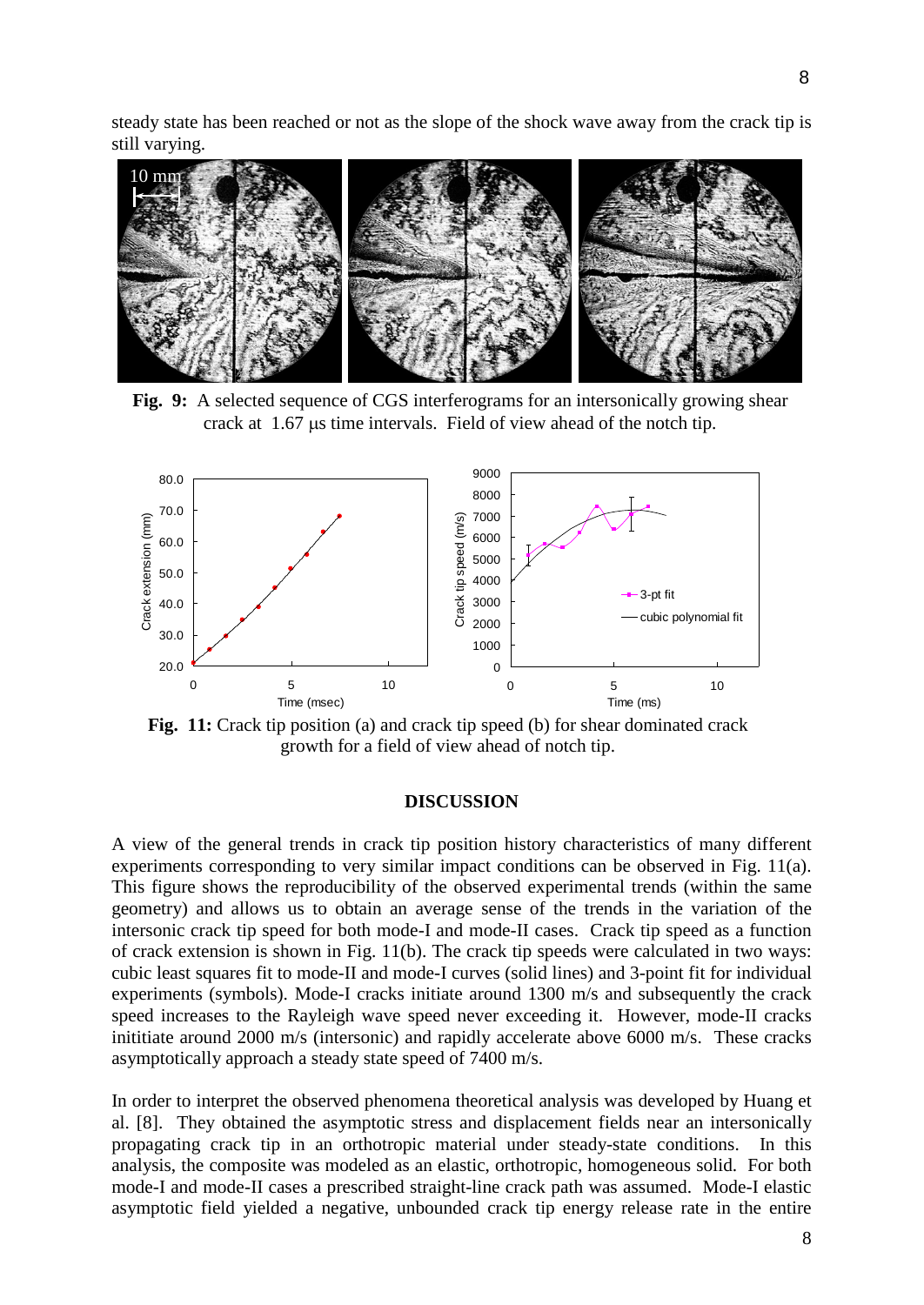intersonic crack growth regime. This is physically impossible since a propagating crack-tip cannot radiate out energy. Thus, a mode-I crack tip cannot propagate intersonically. This conclusion is supported by our experiments in which the crack tip speed never exceeded the shear wave speed, regardless of how large the impact velocity of the projectile was (see Fig. 11). For mode-II, the energy release rate supplied by the elastic asymptotic field is finite and positive only at a distinct critical crack tip speed [8]. Since a positive and finite energy supply is required to break the material bonds in front of the crack tip this speed corresponds to the only possible steady state intersonic crack growth speed according to the above steady state theory. Using the material properties given in Table 1, this critical crack tip speed is 8700 m/s. In our experiments we reached 7400 m/s which is 85% of this value [21]. The difference between the experiment and theory may be attributed to the extreme strain rate effects near the crack tip inducing changes in the material properties. Another reason for the difference could be the effect of a contact zone or a cohesive zone region that is observed in the experiments but that is not incorporated in the theory.



Fig. 11: Crack tip position history (a), and crack tip speed as a function of crack position (b) for both mode-I and mode-II cracks.

## **CONCLUSIONS**

Dynamic fracture experiments conducted in real time on unidirectional fiber reinforced graphite/epoxy composites indicate that cracks propagate subsonically in Mode-I and intersonically in mode-II loading. Shear shock waves were also observed in mode-II loading. Dual shock waves, which might imply a region of contact, are formed at lower speeds and single shock waves are formed at higher crack tip speeds (>7000 m/s). Crack tip speed under shear dominated loading rapidly accelerates to a value of 7400 m/s.

### **ACKNOWLEDGMENT**

This investigation was supported by the Office of Naval Research (Dr. Y. D. S. Rajapakse, Scientific Officer) through a grant to Caltech and is gratefully acknowledged.

## **REFERENCES**

- 1. Lambros, J. and A. J. Rosakis, "Shear dominated transonic interfacial crack-growth in a bimaterial: 1. Experimental observations," *Journal of the Mechanics and Physics of Solids*, **43**(2), 1995, 169-188.
- 2. Liu, C., Y. Huang, Rosakis, A. J., "Shear dominated transonic interfacial crack growth in a bimaterial: 2. Asymptotic fields and favorable velocity regimes," *Journal of the Mechanics and Physics of Solids*, **43**(2), 1995, 189-206.